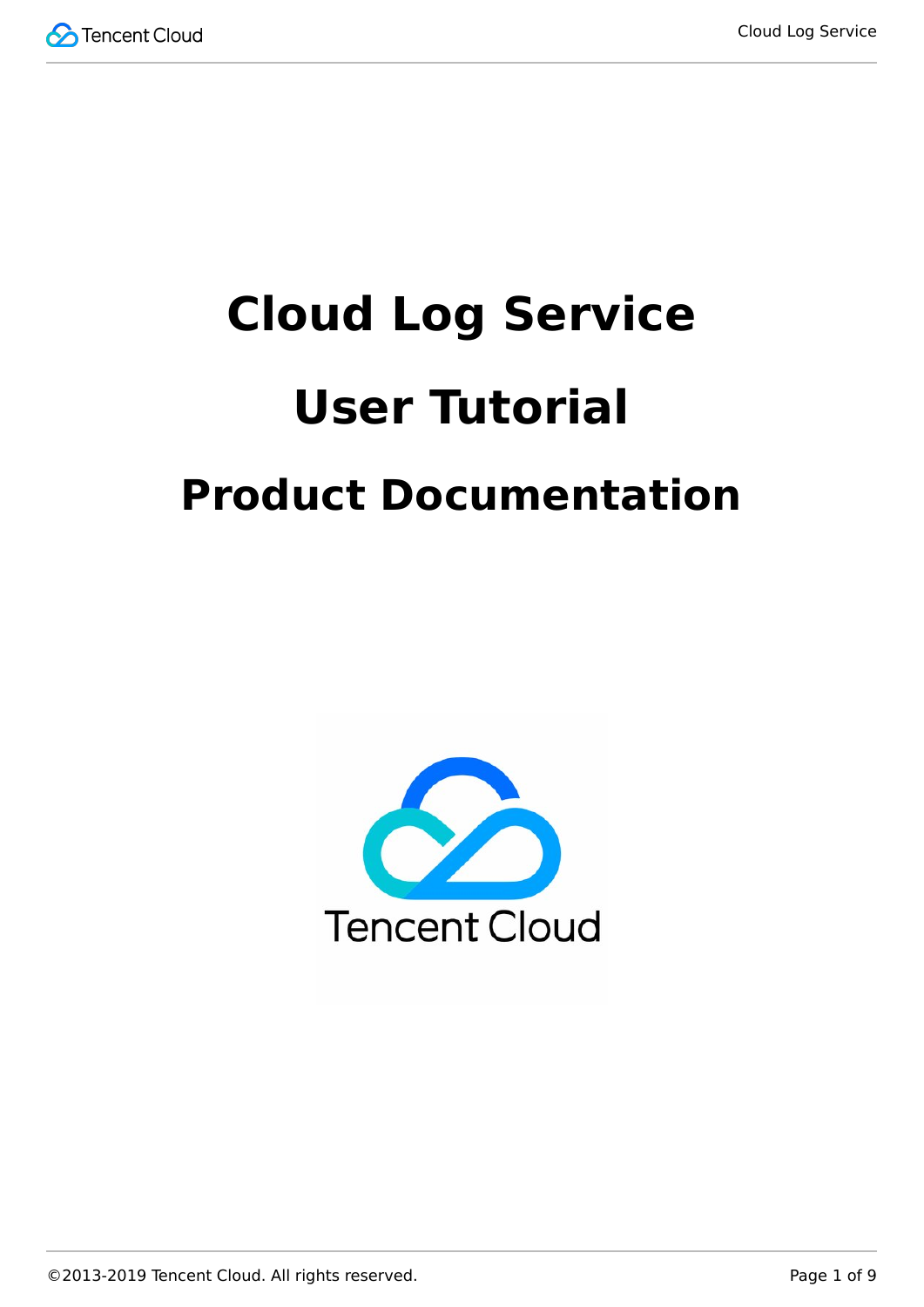#### Copyright Notice

©2013-2019 Tencent Cloud. All rights reserved.

Copyright in this document is exclusively owned by Tencent Cloud. You must not reproduce, modify, copy or distribute in any way, in whole or in part, the contents of this document without Tencent Cloud's the prior written consent.

Trademark Notice

#### **C** Tencent Cloud

All trademarks associated with Tencent Cloud and its services are owned by Tencent Cloud Computing (Beijing) Company Limited and its affiliated companies. Trademarks of third parties referred to in this document are owned by their respective proprietors.

#### Service Statement

This document is intended to provide users with general information about Tencent Cloud's products and services only and does not form part of Tencent Cloud's terms and conditions. Tencent Cloud's products or services are subject to change. Specific products and services and the standards applicable to them are exclusively provided for in Tencent Cloud's applicable terms and conditions.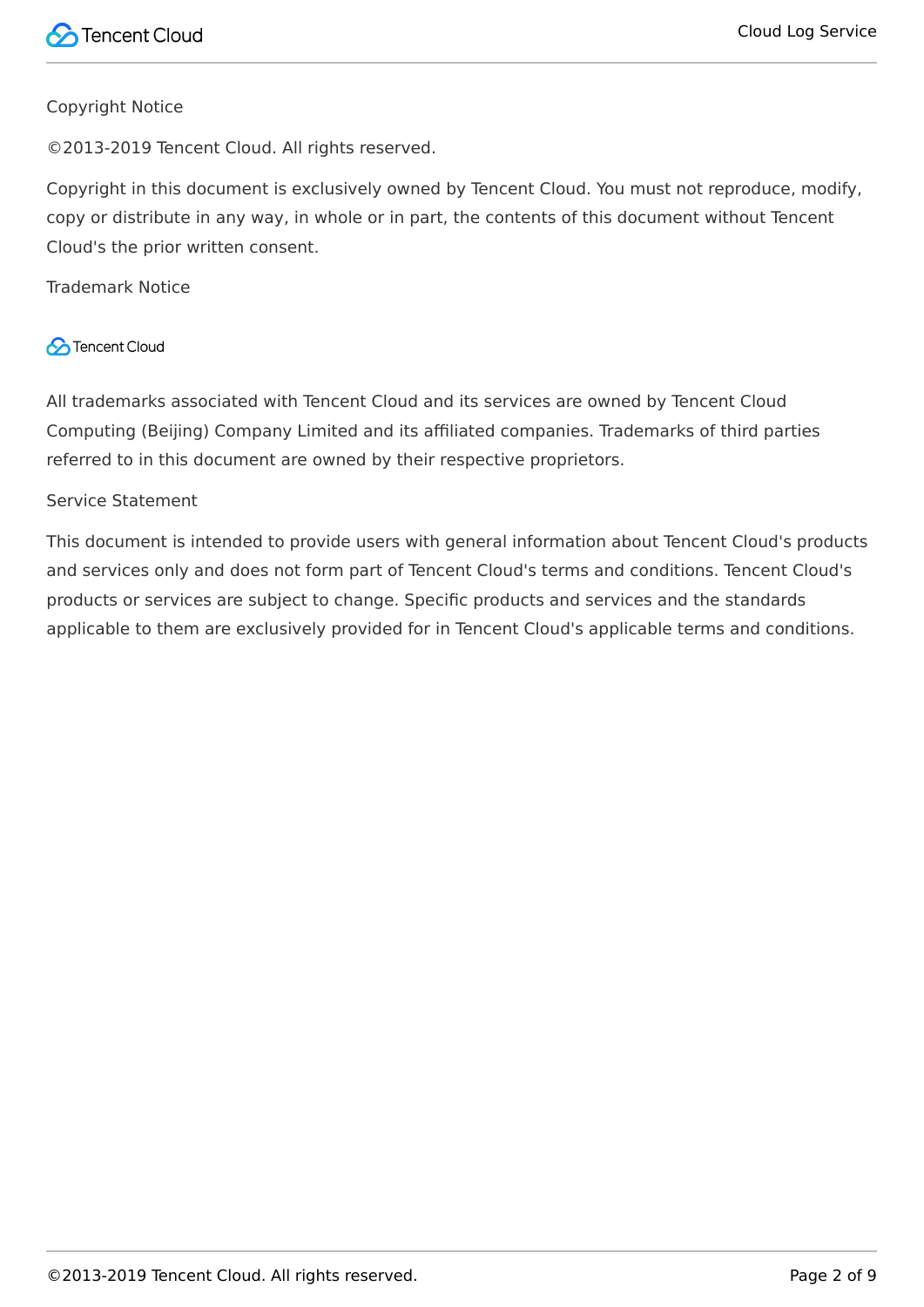# User Tutorial

Last updated:2021-10-25 16:12:13

This document describes how to get started with Cloud Log Service (CLS).

# 1. CLS Basics

- [Features](https://intl.cloud.tencent.com/document/product/614/11254)
- [Advantages](https://intl.cloud.tencent.com/document/product/614/11265)
- [Available Regions](https://intl.cloud.tencent.com/document/product/614/18940)

# 2. CLS Billing Modes

CLS provides a daily pay-as-you-go billing option in all the supported regions. You pay for what you use and no upfront payment is required. For more information, please see [Product Pricing](https://intl.cloud.tencent.com/document/product/614/37510).

# 3. Getting Started

#### **Step 1. Activate CLS**

First, you need to request to activate [CLS](https://intl.cloud.tencent.com/product/cls) on Tencent Cloud.

#### **Step 2. Download and install LogListener**

[LogListener](https://intl.cloud.tencent.com/document/product/614/30449) is a client that collects log data and sends it to CLS in a fast and non-intrusive way. You can install it as follows:

#### **Check the network connection**

To install LogListener, the source server and the CLS region must be able to connect to each other. Tencent's Cloud Virtual Machine (CVM) accesses CLS via a private network by default. You can run the following command to check the network connectivity, where  $\langle$ region $\rangle$  is the abbreviation for the CLS region. For more information about regions, please see [Available Regions.](https://intl.cloud.tencent.com/document/product/614/18940)

telnet <region abbreviation>.cls.tencentyun.com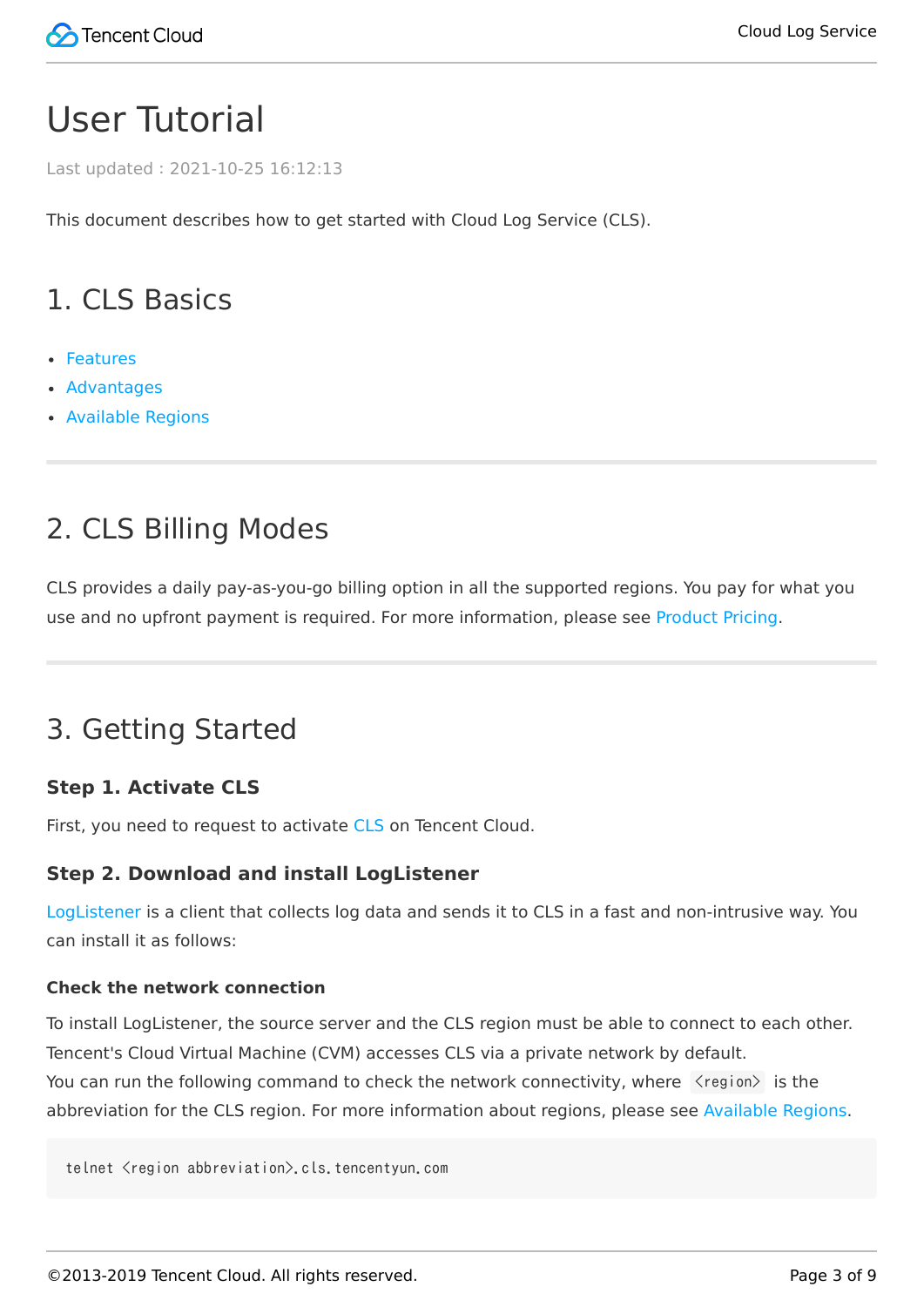#### **View/Create a key pair**

Log in to the [CAM console,](https://console.cloud.tencent.com/cam/capi) view (or create) a key pair, and make sure that the key is enabled.

#### **Install LogListener**

In this example, the CLS service runs in the CVM CentOS 7.2 (64-bit) environment. To download and install LogListener, see [LogListener Installation Guide.](https://intl.cloud.tencent.com/document/product/614/17414)

#### **Step 3. Create a log topic**

CLS service is differentiated by region. To lower network latency, try to create log resources in a CLS region closest to your business region. For supported regions, see [Available Regions.](https://intl.cloud.tencent.com/document/product/614/18940) Log resource management involves the management of logsets and log topics. A logset represents a project, while a log topic represents a type of service. A single logset may contain multiple log topics.

- 1. Log in to the [CLS console.](https://console.cloud.tencent.com/cls)
- 2. On the left sidebar, click **Log Topic** to go to the log topic management page.
- 3. Select a region and click **Create Log Topic**.
- 4. Configure as needed on the page that is displayed.
	- . Log topic name: name of the log topic, such as topic test.
	- Logset: **Select an existing logset** is selected by default. Alternatively, you can select **Create** Logset and set the logset's name (e.g., cls test) as needed.
- 5. Click **OK**.
	- A created log topic will be displayed in the log topic list.
	- You can click **Manage Logset** to view the created logset.

#### **Step 4. Create a machine group**

CLS uses a [machine group](https://intl.cloud.tencent.com/document/product/614/30449) to manage a list of log source machines.

Log in to the CLS console(https://console.cloud.tencent.com/cls), and click **Machine Group** on the left sidebar to open the machine group management page. Select the appropriate region at the top of the page, and click **Create Machine Group**. A machine group can contain multiple machine IP addresses (one IP address per line). For CVM, enter the private IP address directly. For more information, see [Machine Group Management.](https://intl.cloud.tencent.com/document/product/614/17412)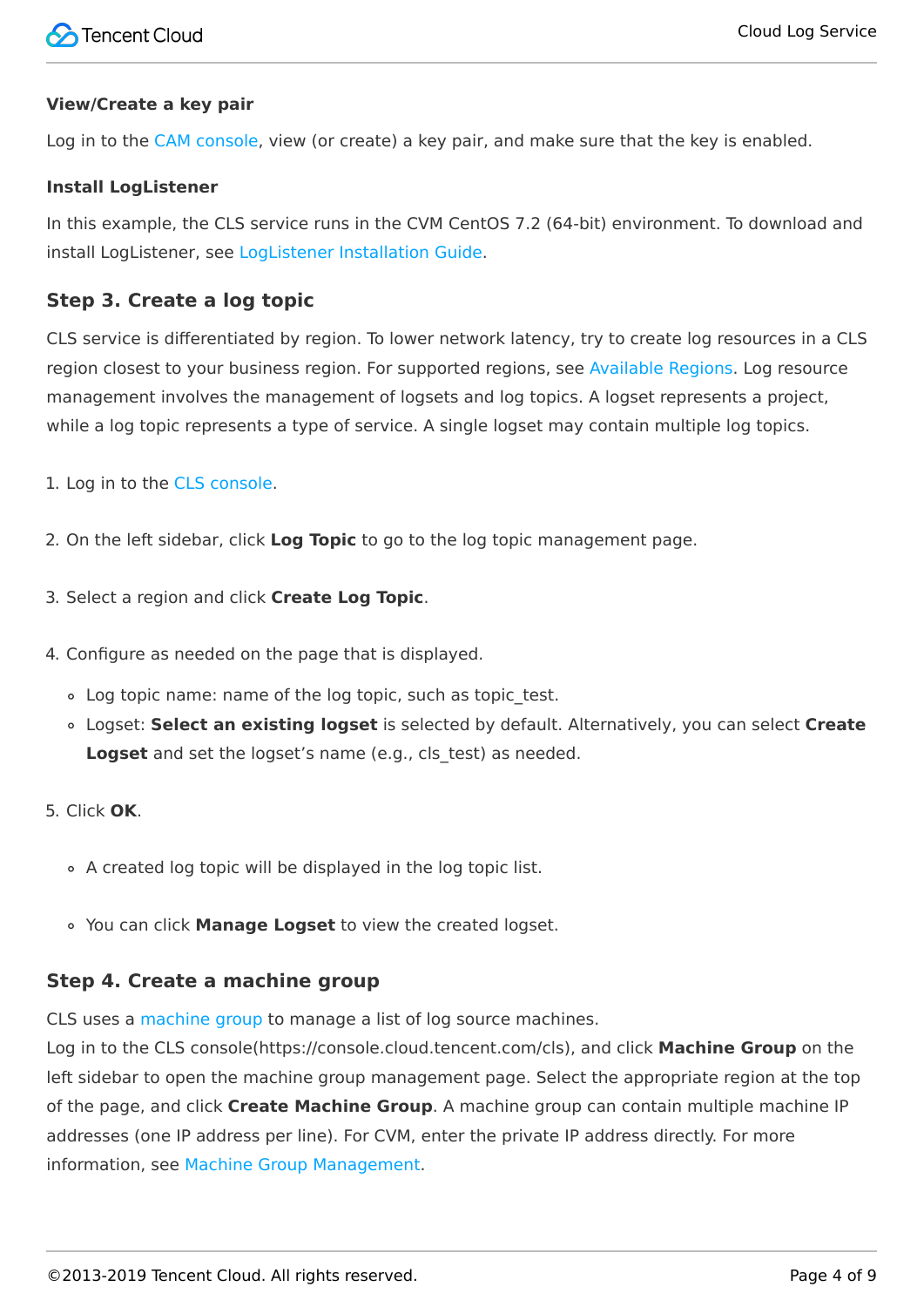After a machine group is created, click **View** in the machine group list to check the connection between the LogListener client and servers. If the status is normal, the LogListener client is successfully connected to CLS. Otherwise, please see [Machine Group Exception](https://intl.cloud.tencent.com/document/product/614/17424) for troubleshooting.

#### **Step 5. Configure LogListener**

- 1. Log in to the [CLS console.](https://console.cloud.tencent.com/cls)
- 2. On the left sidebar, click **Log Topic** to go to the log topic management page.
- 3. On the log topic management page, click **Collection Configuration**, specify a collection path and parsing mode for the log topic, and bind the log topic to a machine group.

#### Note:

This step takes the LogListener-based log collection method as an example. For more information, please see [Collection Methods](https://intl.cloud.tencent.com/document/product/614/12502).

#### **Configure a collection path**

The collection path needs to match the absolute path of the log file on the server. You are required to enter two parameters: the directory prefix and the file name in the format of **[directory prefix expression]//\*\*//[file name expression]**. LogListener matches all paths with common prefixes that satisfy the **[directory prefix expression]**, and monitors all log files under these directories (including subdirectories) that satisfy the **[file name expression]**. The parameters are described as follows:

| Parameter           | Description                                                                                                                                                                           |  |
|---------------------|---------------------------------------------------------------------------------------------------------------------------------------------------------------------------------------|--|
| Directory<br>Prefix | Directory prefix for log files, which supports only the wildcard characters $**$ and<br>? * indicates to match any multiple characters. ? indicates to match any single<br>character. |  |
| /**/                | Current directory and all its subdirectories.                                                                                                                                         |  |
| File Name           | Log file name, which supports only the wildcard characters $**$ and ? . **<br>indicates to match any multiple characters. ? indicates to match any single<br>character.               |  |

For example, if the absolute path of the file to be collected is /cls/logs/access.log , then the directory prefix entered for the collection path should be /cls/logs, and the file name access. log.

#### **Bind a machine group**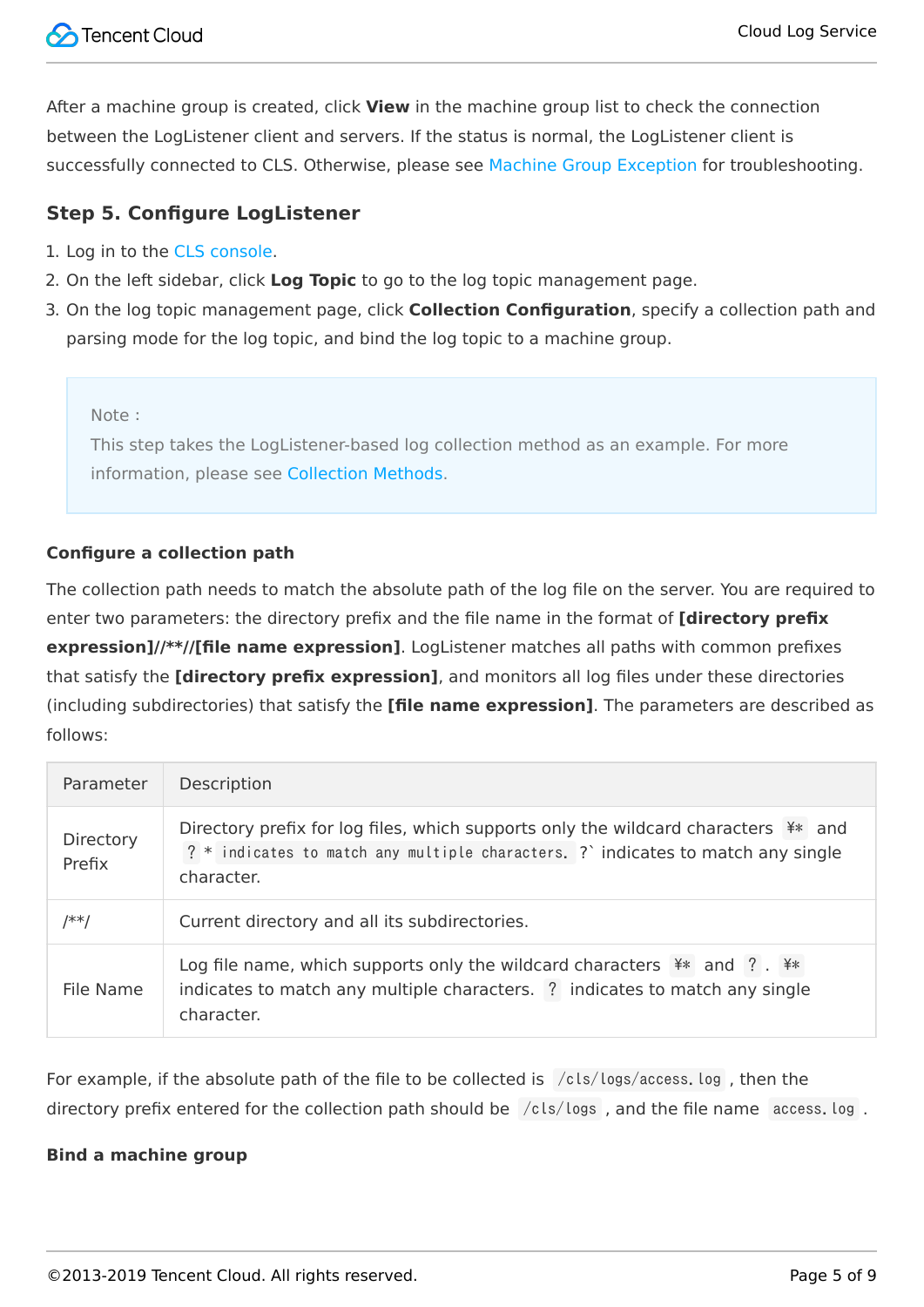Select an existing machine group, and associate it with the current log topic. Then, LogListener will monitor the log files in this machine group according to the rules you set. You may bind a log topic to multiple machine groups, but a log file will only be collected into one log topic.

#### **Configure a parsing mode**

CLS supports various log parsing modes such as full text in a single line, separator, JSON, and full regex. The following log sample uses the separator mode (for more information, please see [Separator Format](https://intl.cloud.tencent.com/document/product/614/32285)).

Tue Jan 22 14:49:45 2019;download;success;194;a31f28ad59434528660c9076517dc23b

- Selecting an extraction mode Select Separator for the **Extraction Mode**, and Semicolon for the log separator.
- Inputting a sample log and extracting key-value pairs Enter a complete log in the log sample field, and key-value pairs will be automatically extracted. Then, you can define a unique key for each key-value pair. In this example, the log is parsed into Tue Jan 22 14:49:45 2019 , download , success , 194 , and a31f28ad59434528660c9076517dc23b . The keys defined for these 5 fields are time , action , status , size , and hashcode respectively. LogListener will then use this defined structure to collect data.

#### **Step 6. Search for logs**

#### **Configure indexes**

CLS offers a log search and analysis feature based on segment indexing. We currently offer two index types: full-text index and key-value index. They can be managed on the index configuration tab on the log topic management page. Both index types can be enabled at the same time.

| Index<br>Type | Description                                                                                |
|---------------|--------------------------------------------------------------------------------------------|
| Full-         | Breaks a full log into segments by delimiter, and executes keyword query based on          |
| Text          | the segments                                                                               |
| Key-          | Breaks a full log into key-value pairs according to the specifications, and executes field |
| Value         | query based on the key-value pairs                                                         |

Here we use key-value index as an example to describe how to configure indexes. On the log topic management page, go to the **Index Configuration** tab, click **Edit**, and toggle the key to enable index status. Toggle on **Key-Value Index**. Click **Add** to add keys. Select a field type for each key.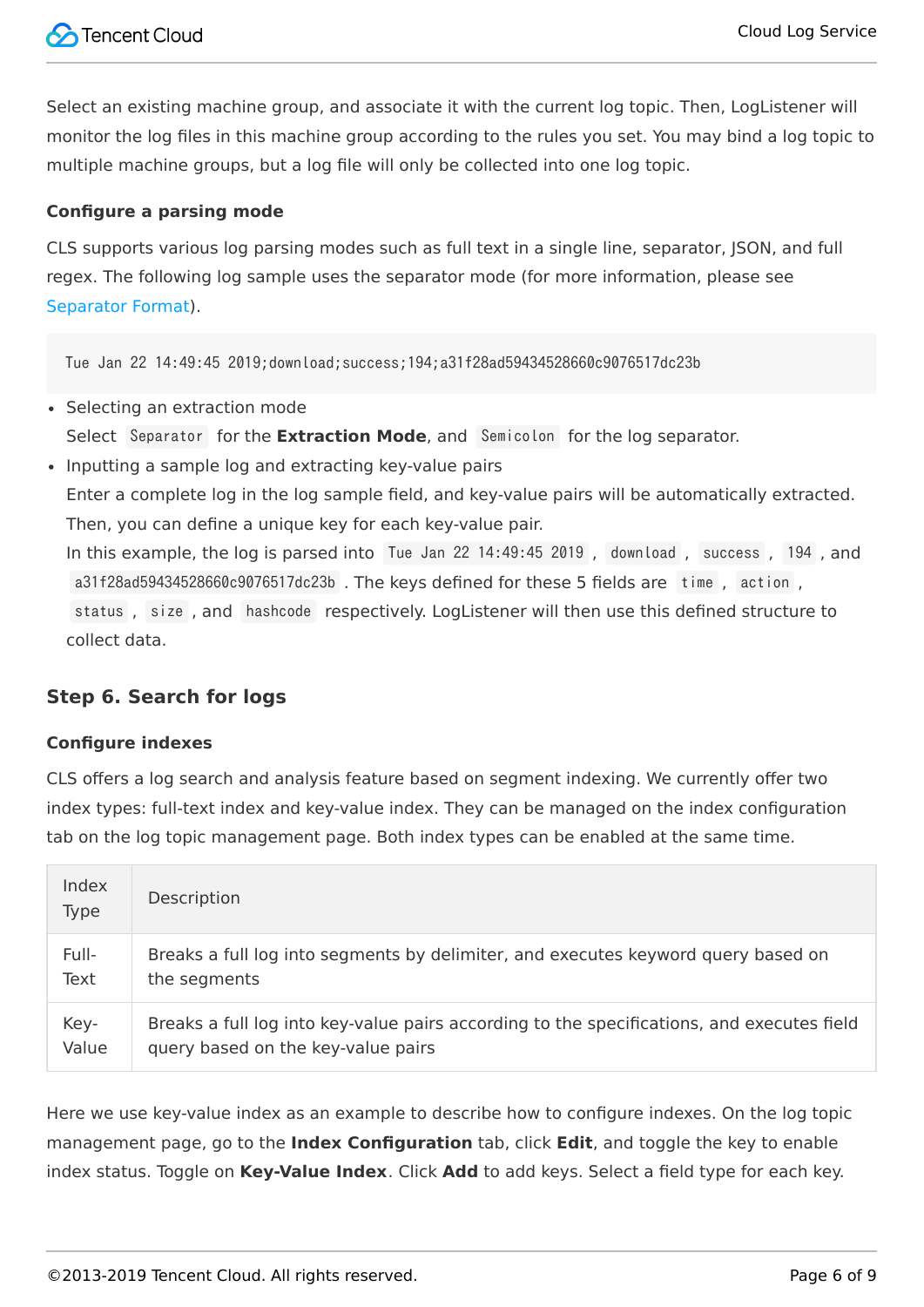

Currently, long , double , and text are supported. text type allows you to specify delimiters, which separate a character string into segments. Continuing the above example, enter time , action , status , size , and hashcode as key-value indexes, and set the field type of size to long .

Once the index rule is enabled, indexes will be created for new input data accordingly, and stored over a specified period of time depending on your configured storage cycle. Only logs for which indexes have been created can be queried for analysis. **Therefore, modifying an index rule or disabling an index only affects new input data. Unexpired legacy data will still be searchable.**

#### **Search for logs**

- 1. Log in to the [CLS console.](https://console.cloud.tencent.com/cls)
- 2. On the left sidebar, click **Search and Analysis** to go to the search and analysis page.
- 3. Select the target region, log topic, and time range, and enter the search syntax (the syntax [supports searching by keyword, fuzzy match, and scope. For more information, please see Syntax](https://intl.cloud.tencent.com/document/product/614/30439) and Rules). Click **Search Analysis** to begin searching for logs.
- Sample 1: Querying failure logs Search statement: status: fail
- Sample 2: Ouerving logs of downloaded files over 300 KB Search statement: action:download and size>300

#### **Step 7. Ship logs to COS**

CLS can ship logs to Cloud Object Storage (COS) for long-term storage at a low cost. This also enables you to perform big data analysis offline.

To ship logs to COS, perform the following steps:

- 1. Create a [COS bucket.](https://intl.cloud.tencent.com/document/product/436/13309)
- 2. Log in to the [CLS console.](https://console.cloud.tencent.com/cls)
- 3. On the log topic management page, click **Shipping Configuration** to go to the shipping configuration page.
- 4. Click **Add Shipping Configuration** to create a shipping task. Currently, CLS supports shipping in [CSV format](https://intl.cloud.tencent.com/document/product/614/31582) and [JSON format](https://intl.cloud.tencent.com/document/product/614/31583). Once you create a shipping task, CLS asynchronously ships data to the destination bucket. You can view the shipping status by clicking **Shipping Task** on the left sidebar of the console.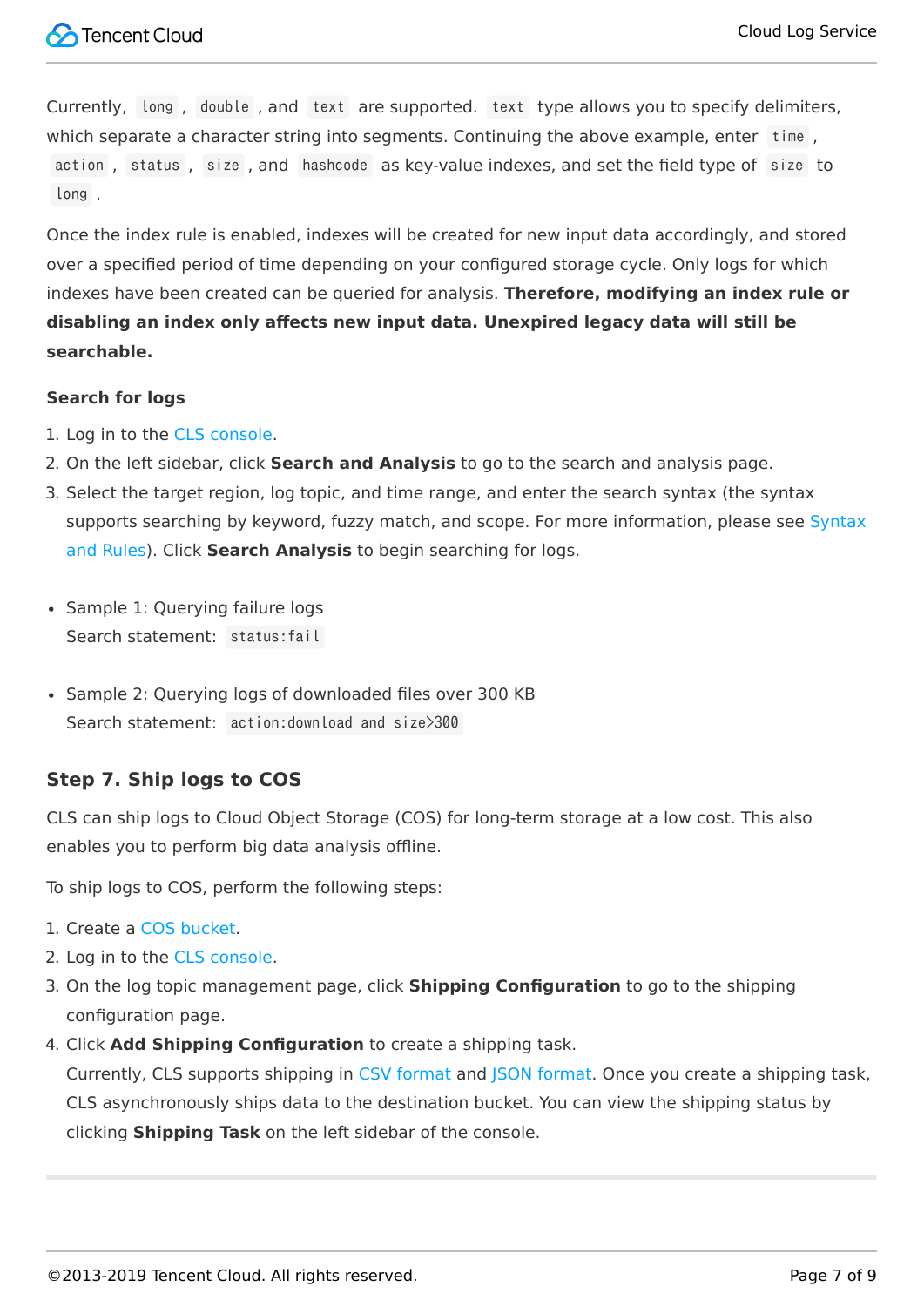# 4. Console Interface

The following is the overview page of the CLS console:

### 5. Overview of Console Features

| <b>Desired Operation</b>                                                                            | Reference Document                 |
|-----------------------------------------------------------------------------------------------------|------------------------------------|
| Manage logsets via console                                                                          | <b>Managing Logset</b>             |
| Learn about machine groups                                                                          | <b>Machine Group</b><br>Management |
| Configure and enable indexes                                                                        | <b>Configuring Index</b>           |
| Select an appropriate chart type to display the analysis results as<br>needed                       | Log Analysis                       |
| Ship log data to COS to further meet the needs of log scenarios and<br>unlock the value of log data | <b>Shipping to COS</b>             |
| Use CKafka instances to consume log topic data                                                      | Shipping to CKafka                 |
| Understand authorization configuration in different operation scenarios                             | <b>Shipping</b><br>Authorization   |

# 6. FAQs

#### **LogListener**

- [Machine Group Exception](https://intl.cloud.tencent.com/document/product/614/17424)
- [LogListener FAQs](https://intl.cloud.tencent.com/document/product/614/38444)
- [LogListener Installation Exception](https://intl.cloud.tencent.com/document/product/614/30445)

#### **Log Search**

[Log Search Failure](https://intl.cloud.tencent.com/document/product/614/38446)